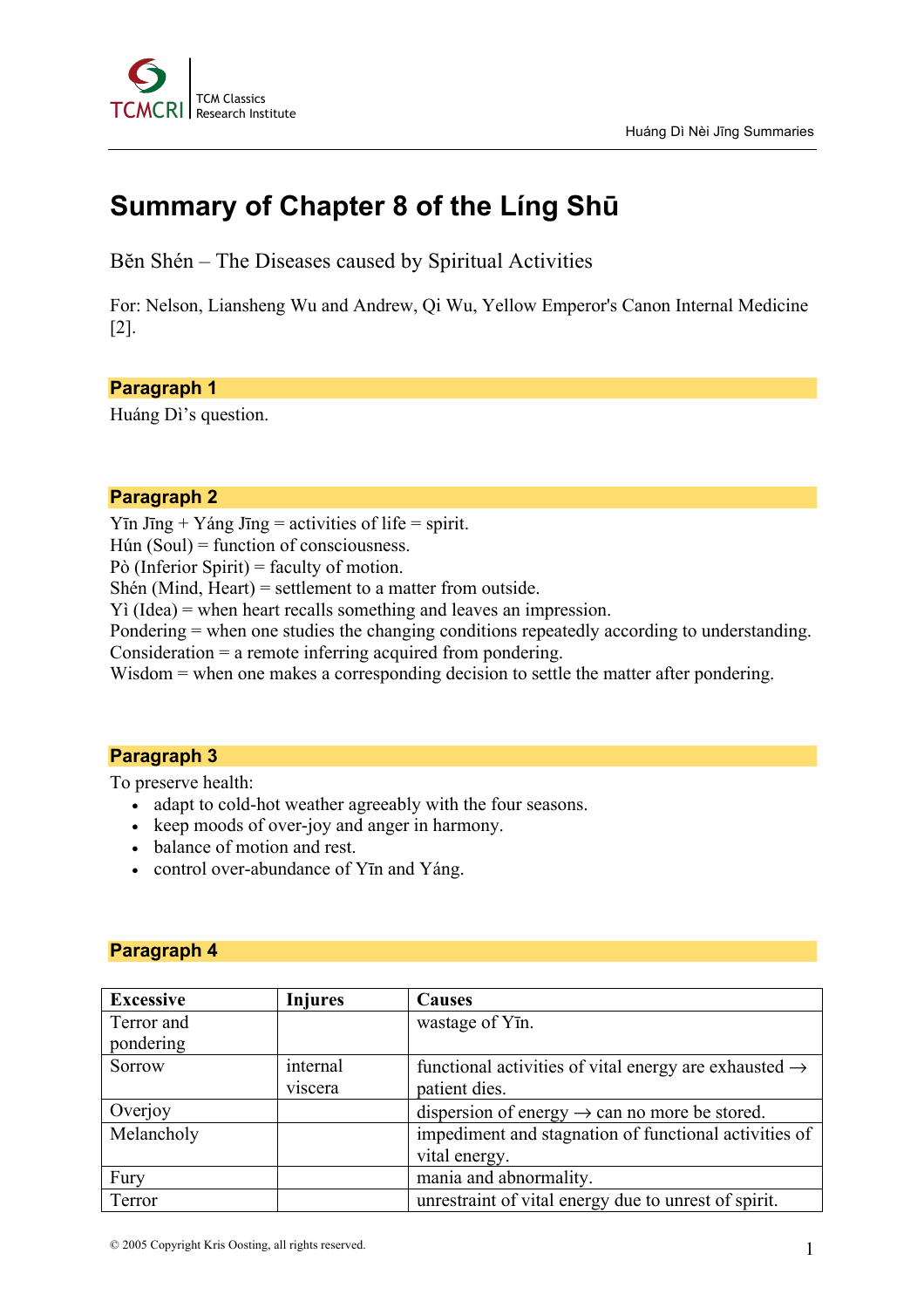

# **Paragraph 5 - 9**

| Zàng | <b>Excessive</b>        | <b>Injures</b>                          | <b>Causes</b>                                                                                                                                                                                                           |
|------|-------------------------|-----------------------------------------|-------------------------------------------------------------------------------------------------------------------------------------------------------------------------------------------------------------------------|
| Xīn  | Terror and<br>pondering | Spirit<br>(Shén)                        | One will not be able to control oneself.<br>Muscular prominence will become deteriorative<br>and muscle will be consuming and falling.<br>Hair becomes withered, complexion becomes<br>abnormal.<br>Will die in winter. |
| Pí   | Melancholy              | Idea<br>(Y <sub>i</sub> )               | Patient becomes depressed, disquieted and reluctant<br>to lift limbs (due to weakness).<br>Hair becomes withered, complexion becomes<br>abnormal.<br>Will die in spring.                                                |
| Gān  | Melancholy              | Soul<br>(Hún)                           | Failure of storing Xuè of Gān, atrophy of external<br>genitals, spam of muscles, pain of bones in both<br>hypochondria.<br>Hair becomes withered, complexion becomes<br>abnormal.<br>Will die in autumn.                |
| Fèi  | Overjoy                 | Inferior<br>spirit<br>(P <sub>o</sub> ) | Syndrome of mania, patient's consciousness<br>becomes disorderly, will not be able to observe<br>anything, skin becomes withered.<br>Hair becomes withered, complexion becomes<br>abnormal.<br>Will die in summer.      |
| Shèn | Fury                    | Will<br>(Zhi)                           | Forgetfulness, pain in loins and spine, is unable to<br>face up and down willingly.<br>Hair becomes withered, complexion becomes<br>abnormal.<br>Will die in late summer.                                               |

# **Paragraph 10**

Five Zàng store refined energy and must not be injured.

Observe patient to know over-abundant and deficient condition of Jīng, Shén, Hún, etc. If refined energy of five Zàng injured, then cannot be cured by acupuncture.

# **Paragraph 11**

| Zàng           | <b>Stores</b> | X dwelling place of Y              | If Xū, then    | If Shí, then |
|----------------|---------------|------------------------------------|----------------|--------------|
| Gān            | Xuè           | $Xu\hat{e} \rightarrow$ Soul (Hún) | mood of terror | become angry |
| $\mathbf{p}_1$ | Ying Qi       | Ying $Qi \rightarrow Idea$         | dullness of    | abnormal     |